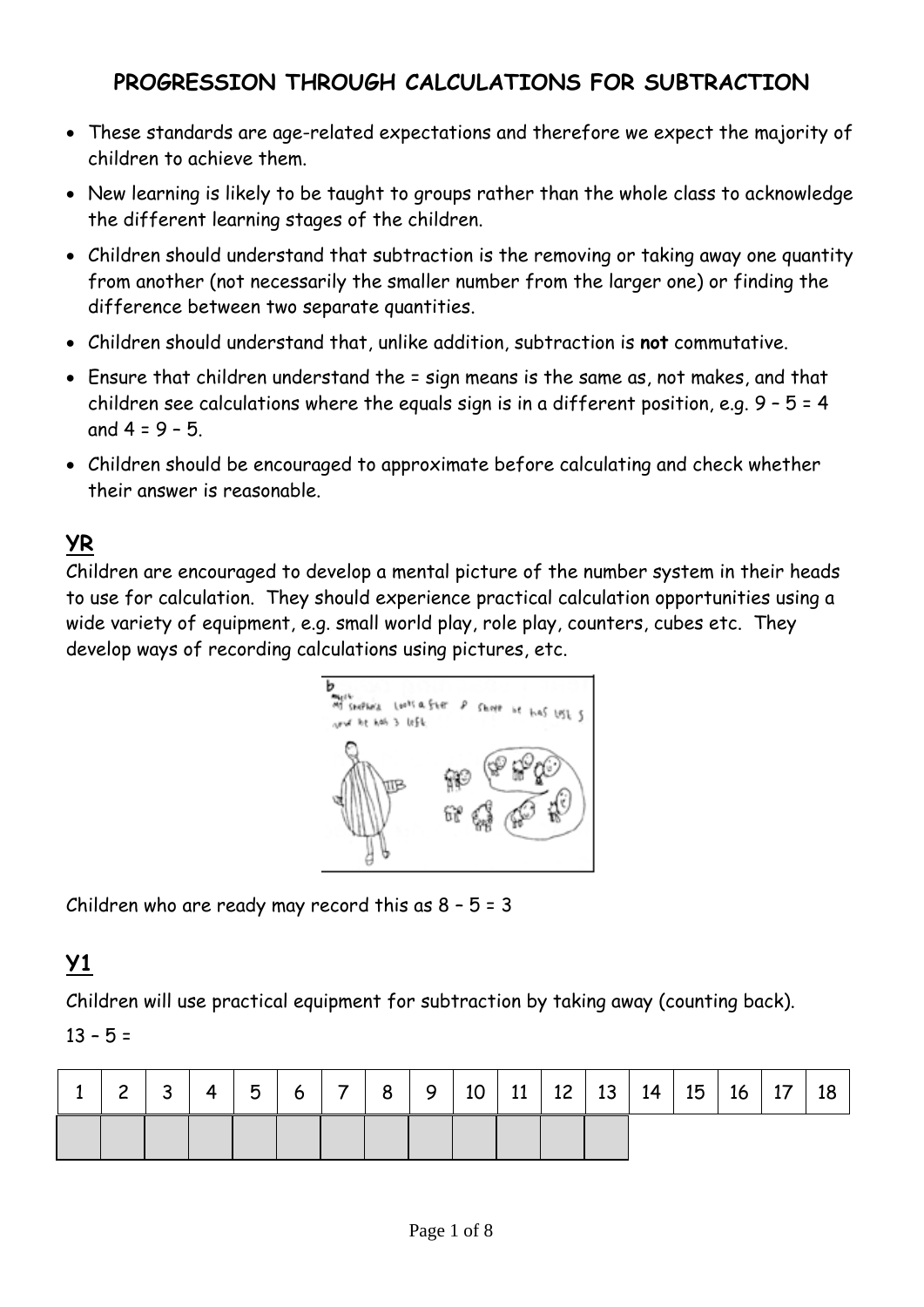Count out 13 cubes along the number track followed by removal of 5 cubes to give answer:

| $\sim$ | $\overline{4}$ | 5 | $6 \mid 7 \mid$ |  | 8   9   10   11   12   13   14   15 |  |  | 16 | 18 |
|--------|----------------|---|-----------------|--|-------------------------------------|--|--|----|----|
|        |                |   |                 |  |                                     |  |  |    |    |

13 -  $5 = 8$  It is important that children keep track of how many have been removed.

### **Subtraction as finding the difference**

In preparation for understanding how to find the difference by counting up, children should be shown that finding the difference is linked to subtraction and the teacher should ensure the children know that it is an appropriate strategy to use when the numbers are close together.

e.g. 13 – 9

| $\mathbf{2}$ | ર | 4 | 5 | 6 | $-1$ 7 $-1$ | 8 <sup>1</sup> |  |  |  | 9   10   11   12   13   14   15 | $16$ 17 | 18 |
|--------------|---|---|---|---|-------------|----------------|--|--|--|---------------------------------|---------|----|
|              |   |   |   |   |             |                |  |  |  |                                 |         |    |

Children should use the Base 10 unit cubes and count out the correct amounts, placing one set above the number track and one below.

To find the difference, children need to identify how to make the two amounts the same. This should begin by removing cubes from the larger amount, one at a time, until it is the same size as the smaller amount. As each cube is removed the children count how many are being removed.

| $\mathcal{P}$ | 3 | 5 | 6 <sup>1</sup> | $\overline{7}$ |  |  |  | 8   9   10   11   12   13   14   15   16   17 |  | 18 |
|---------------|---|---|----------------|----------------|--|--|--|-----------------------------------------------|--|----|
|               |   |   |                |                |  |  |  |                                               |  |    |

Children should understand that this calculation is 13 - ? = 9

The next stage of finding the difference regards making the smaller amount the same size as the larger amount by counting on.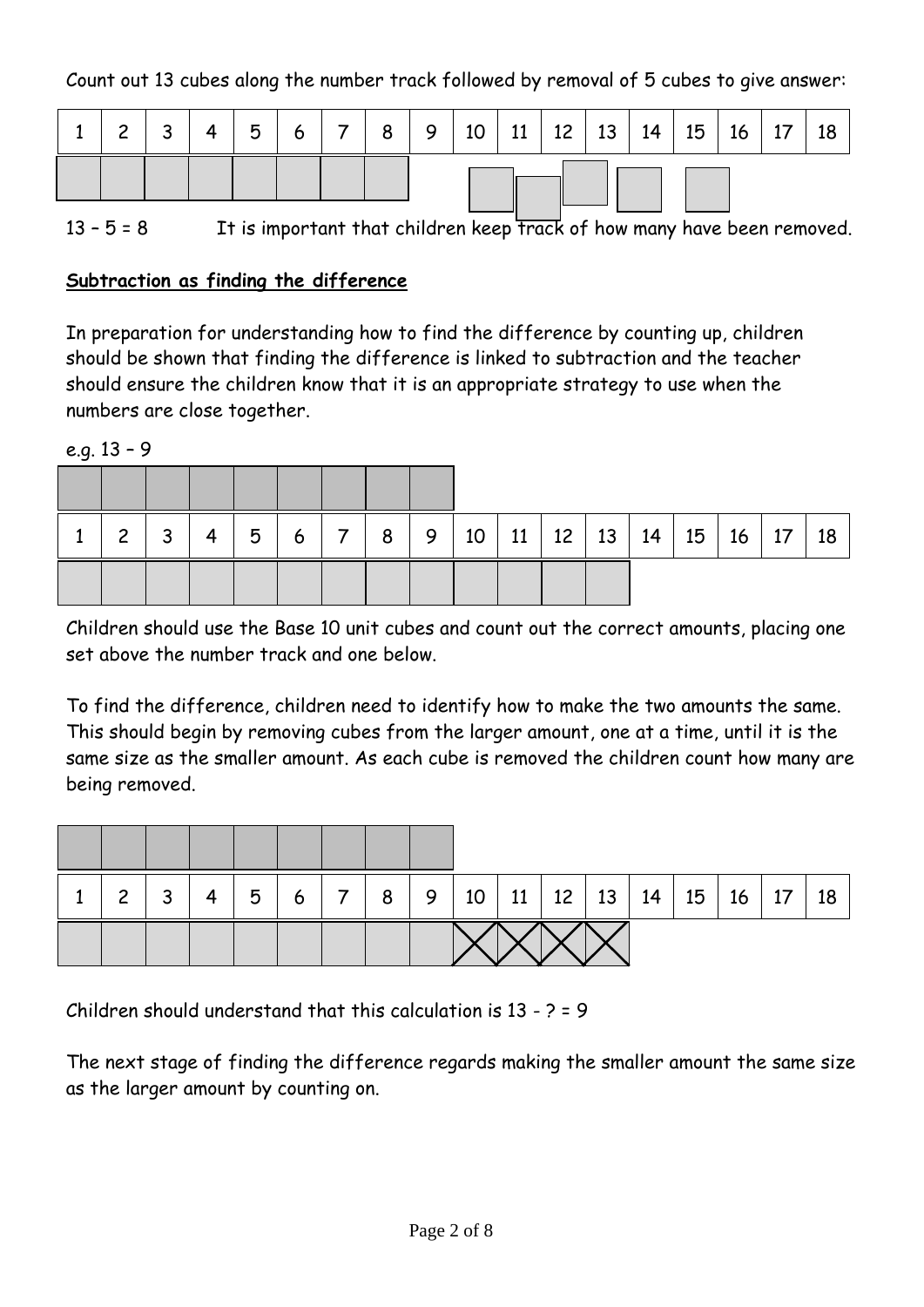| $\overline{2}$ | $\mathbf{3}$ | 4 | 5 | 6 7 |  |  |  |  | 8   9   10   11   12   13   14   15   16   17 | 18 |
|----------------|--------------|---|---|-----|--|--|--|--|-----------------------------------------------|----|
|                |              |   |   |     |  |  |  |  |                                               |    |

Children should understand that this calculation is  $9 + 2 = 13$ 

*NB – It is useful to present the context of difference in real life contexts such as comparing two measurements or when interpreting block graphs.* 

## **Y2**

Children will move on to using the Base 10 equipment to support their calculations. They need to understand that the number being subtracted does not appear as an amount on its own, but rather as part of the larger amount.

e.g. 39 - 17 =





Children would count out 39 using the Base 10 equipment (3 tens and 9 units) and would remove 7 units and then one ten, counting up the answer of 2 tens and 2 units to give 22.

Circling the tens and units that remain will be modelled by the teacher but does not have to be written by pupil in their answer.

### *When exchange is required:*

37 - 19 =



Children can see that there are not enough units available to subtract 9 units so they need to exchange a ten for 10 units. This will become:



Children would count out how many tens and units are left to give the answer (18).

At the end of Y2, children will be encouraged to record this by drawing representations of the Base 10 material and crossing out those pieces that they are subtracting. If children are representing exchange, they should be encouraged to cross out a 10 rod line in a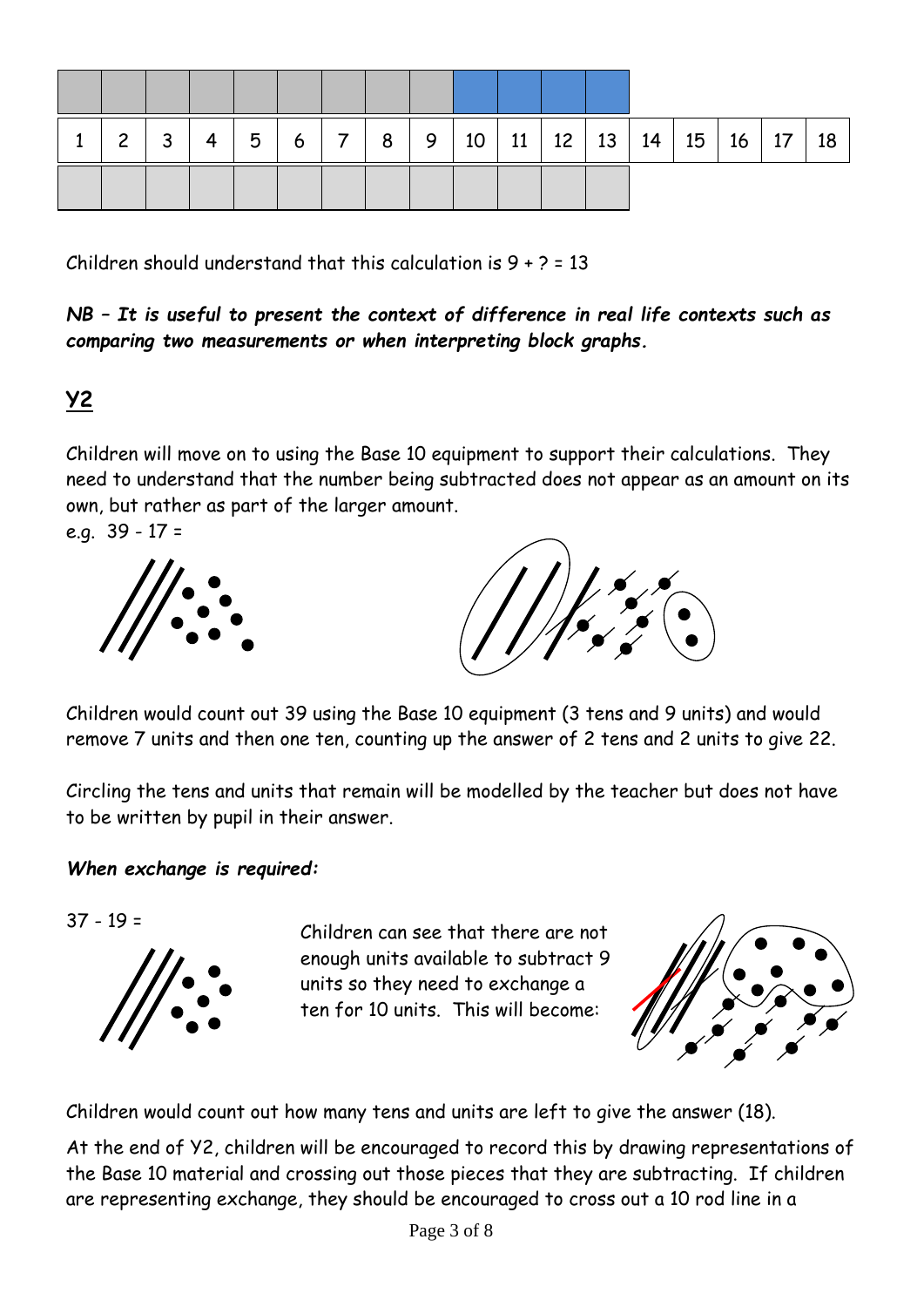different colour (red in the example above, to avoid confusion between the exchange and the subtraction) and replace with 10 unit dots.

### **Subtraction as finding the difference**

If the numbers involved in the calculation are close together or near to multiples of 10, 100 etc., children should be encouraged to recognise that it is more efficient to find the difference by counting up using a number line to support the mental calculation. Initially, 0 should be included on the number line to demonstrate that this portion (from 0-72) has been removed, which is similar to the process of taking away.

e.g. 81 - 72

81 - 72



**Help children to become more efficient with counting on by:**

Subtracting the units in one jump.

# **Y3**

Children should begin the method of expanded decomposition with, initially, TU – TU calculations. This process should be demonstrated using arrow cards to show the partitioning and Base 10 materials to show the decomposition of the number.

When solving the calculation 89 - 57, children need to understand that the number being subtracted (57) does not appear as an amount on its own, but rather as part of the larger amount. Therefore, when using Base 10 materials, children would need to count out only the 89.



Children should use the Base 10 materials to represent the first number and remove the units and tens as appropriate (as with the more informal method in Y2).

*Initially, the children will be taught using examples that do not need the children to exchange. Emphasise that the bottom number is being subtracted from the top number rather than the smaller number from the bigger.*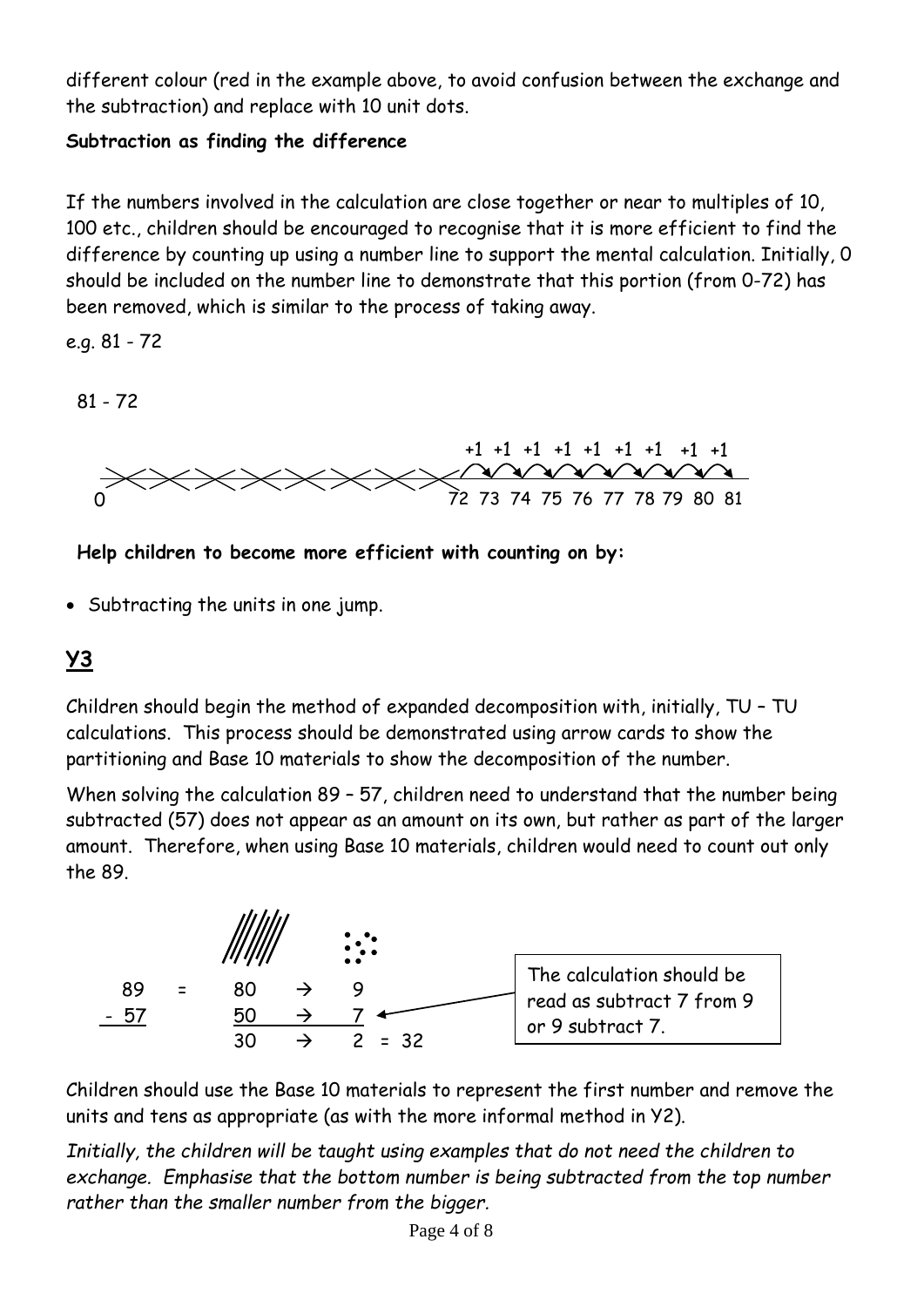**From this the children will begin to solve problems which involve exchange:**

71 - 46 Step 1 70  $\rightarrow$  1  $-40 \rightarrow 6$ The calculation should be read as subtract 6 from 1 or 1 subtract 6.

Children can see that there are not enough units to subtract 6 units so they need to exchange a ten for ten units. This will become:

Step 2  
\n
$$
\begin{array}{r}\n\frac{1}{11} \\
\frac{40 \rightarrow 6}{20 \rightarrow 5} \\
\end{array}
$$

This would be recorded by the children as

$$
\begin{array}{rcl}\n & 60 \\
\cancel{0} & \rightarrow & 11 \\
 & -40 & \rightarrow & 6 \\
\hline\n & 20 & \rightarrow & 5 = 25\n\end{array}
$$

*Children should know that units line up under units, tens under tens, and so on.*

### **Subtraction as finding the difference**

If the numbers involved in the calculation are close together or near to multiples of 10, 100 etc., children should be encouraged to recognise that it is more efficient to find the difference by counting up using a number line to support the mental calculation.

e.g. 102 – 89 = 13



**Help children to become more efficient with counting on by:**

Subtracting the units in one jump;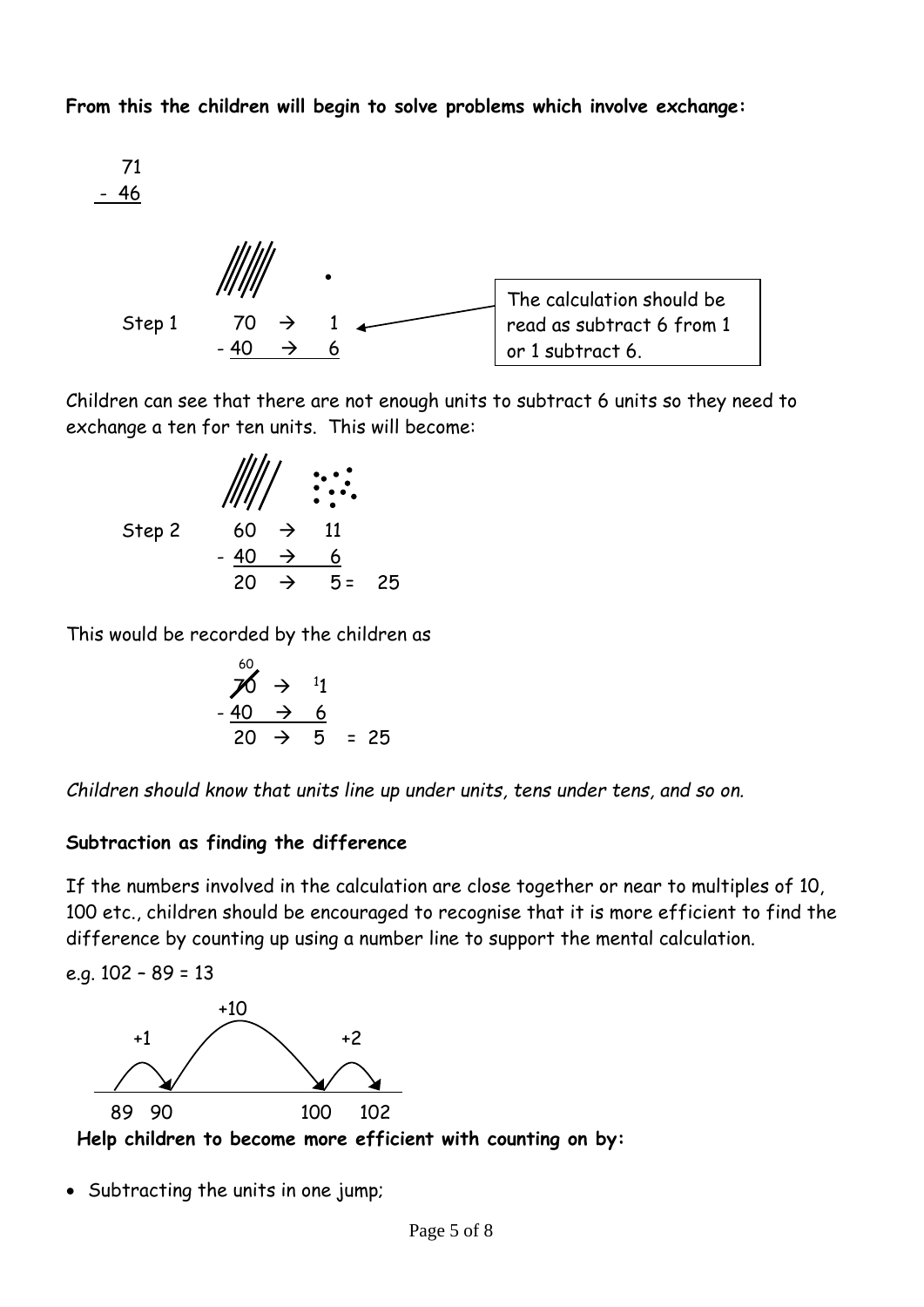Subtracting the tens in one jump and the units in one jump.

| Y4<br>754<br>86 | $\equiv$ |               |                                        |                  |                              |                           |
|-----------------|----------|---------------|----------------------------------------|------------------|------------------------------|---------------------------|
| Step 1          | 700      |               | $\rightarrow$ 50 $\rightarrow$ 4<br>80 | $\rightarrow$ 6  |                              |                           |
| Step 2          | 700      |               | $\rightarrow$ 40<br>80                 | $\rightarrow$ 14 | $\rightarrow$ 6              | (adjust from $T$ to $U$ ) |
| Step 3          | 600      | $\rightarrow$ | 140<br>80                              | $\rightarrow$    | $\rightarrow$ 14<br><u>6</u> | (adjust from $H$ to $T$ ) |
|                 | 600      | $\rightarrow$ | 60                                     | $\rightarrow$    | $8 =$                        | 668                       |

This would be recorded by the children as

$$
\begin{array}{rcl}\n & 600 \\
700 & \rightarrow & 50 & \rightarrow & 14 \\
 & & 80 & \rightarrow & 6 \\
\hline\n & 600 & \rightarrow & 60 & \rightarrow & 8 \\
\end{array} = 668
$$

When children are ready, this leads on to the compact method of decomposition:

|  | 6141<br>784 |
|--|-------------|
|  | 86          |
|  | 668         |

*Children should:*

- *be able to subtract numbers with different numbers of digits;*
- *using this method, children should also begin to find the difference between two threedigit sums of money, with or without 'adjustment' from the pence to the pounds;*
- *know that decimal points should line up under each other.*

### *For example:*

| £8.95 = $8 \rightarrow 0.9 \rightarrow 0.05$ |  |  |  |                                       |                                                                 | leading to |
|----------------------------------------------|--|--|--|---------------------------------------|-----------------------------------------------------------------|------------|
| -£4.38                                       |  |  |  | $-4 \rightarrow 0.3 \rightarrow 0.08$ |                                                                 |            |
|                                              |  |  |  |                                       |                                                                 |            |
|                                              |  |  |  |                                       | $=$ 8 $\rightarrow$ 0.8 $\rightarrow$ 0.15 (adjust from T to U) | 8.95       |
|                                              |  |  |  | $-4 \rightarrow 0.3 \rightarrow 0.08$ |                                                                 | $-4.38$    |
|                                              |  |  |  | $4 \rightarrow 0.5 \rightarrow 0.07$  |                                                                 | $= £4.57$  |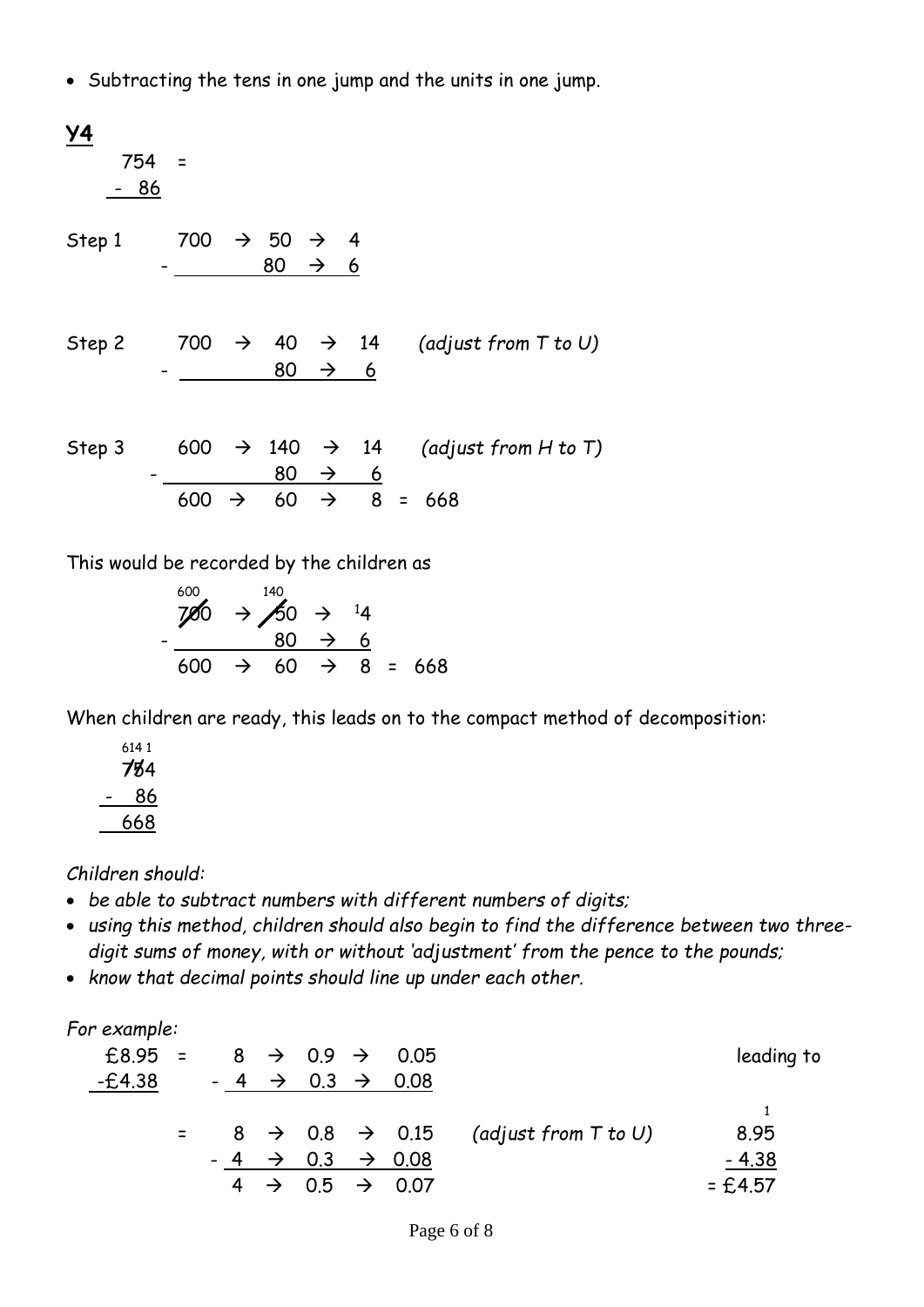### **Subtraction as finding the difference**

If the numbers involved in the calculation are close together or near to multiples of 10, 100 etc, children should be encouraged to recognise that it is more efficient to find the difference by counting up using a number line to support the mental calculation.

### e.g. 511 – 197 = 314



### **Help children to become more efficient with counting on by:**

- Subtracting the units in one jump;
- Subtracting the tens in one jump and the units in one jump;
- Subtracting the hundreds in one jump, the tens in one jump and the units in one jump.

## **Y5**

*NB If children have not reached the stage of compact method of decomposition then they will continue at this point with the expanded method.*

| 6141  | 2 13 1  |
|-------|---------|
| 1754  | 8.42    |
| - 286 | $-1.76$ |
| 1468  | 1.66    |

### *Children should:*

- *be able to subtract numbers with different numbers of digits;*
- *begin to find the difference between two decimal fractions with up to three digits and the same number of decimal places;*
- *know that decimal points should line up under each other.*

If the numbers involved in the calculation are close together or near to multiples of 10, 100 etc., children should be encouraged to recognise that it is more efficient to find the difference by counting up using a number line to support the mental calculation.

e.g. 1209 – 398 = 811



Page 7 of 8